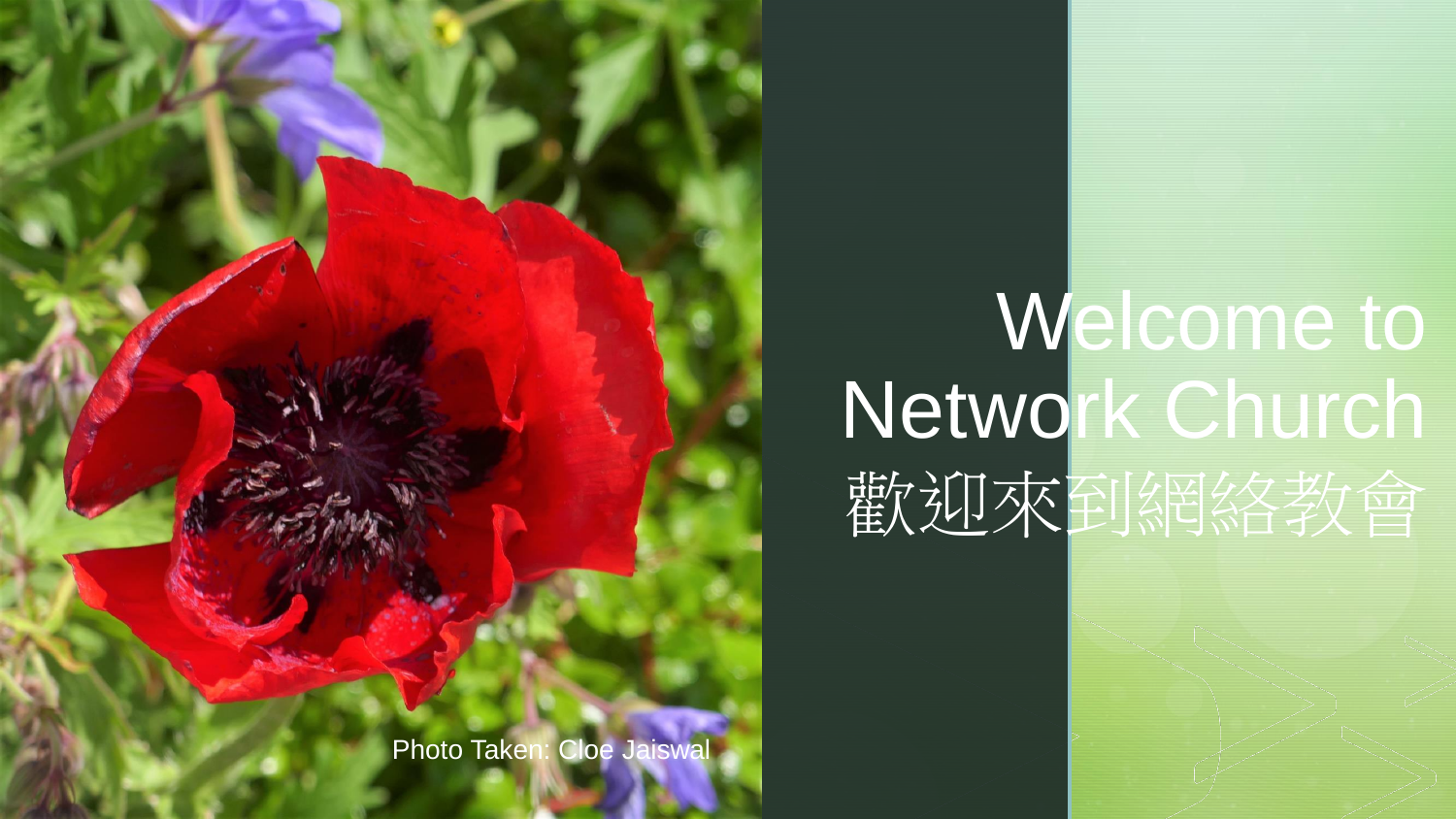#### Romans 羅馬書12:10

## "Devoted to One Another" 要以手足之愛彼此相親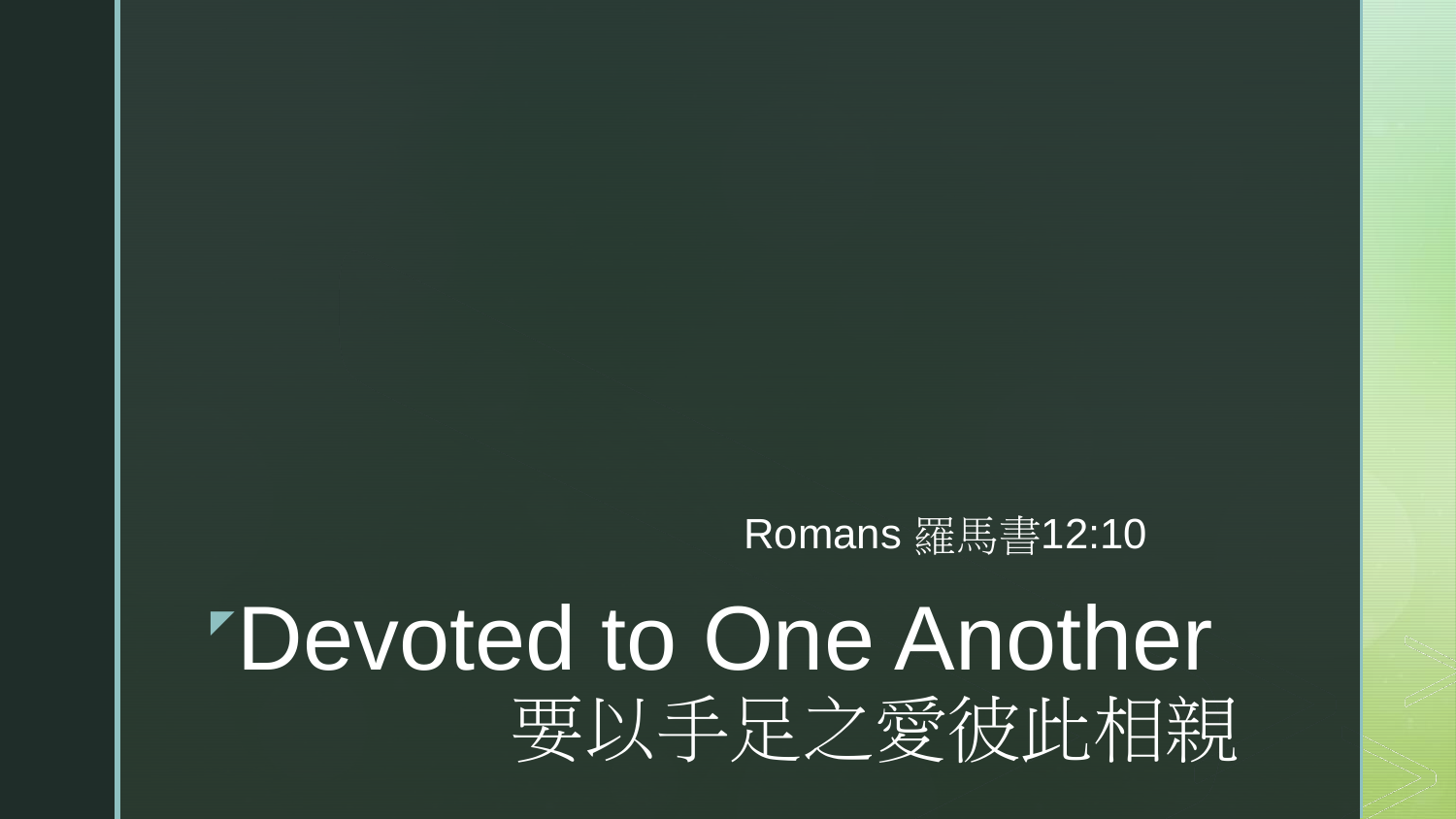#### Romans 羅馬書 12:10

- NIV: Be devoted to one another in love. Honour one another above yourselves. 在愛中彼此忠誠。 尊重彼此高於自己。
- NLT: Love each other with genuine affection, and take delight in honouring each other. 以真情相愛, 以尊重對方為樂。
- NRSV: love one another with mutual affection; outdo one another in showing honour. 相親相愛; 爭先恐後地表現尊重。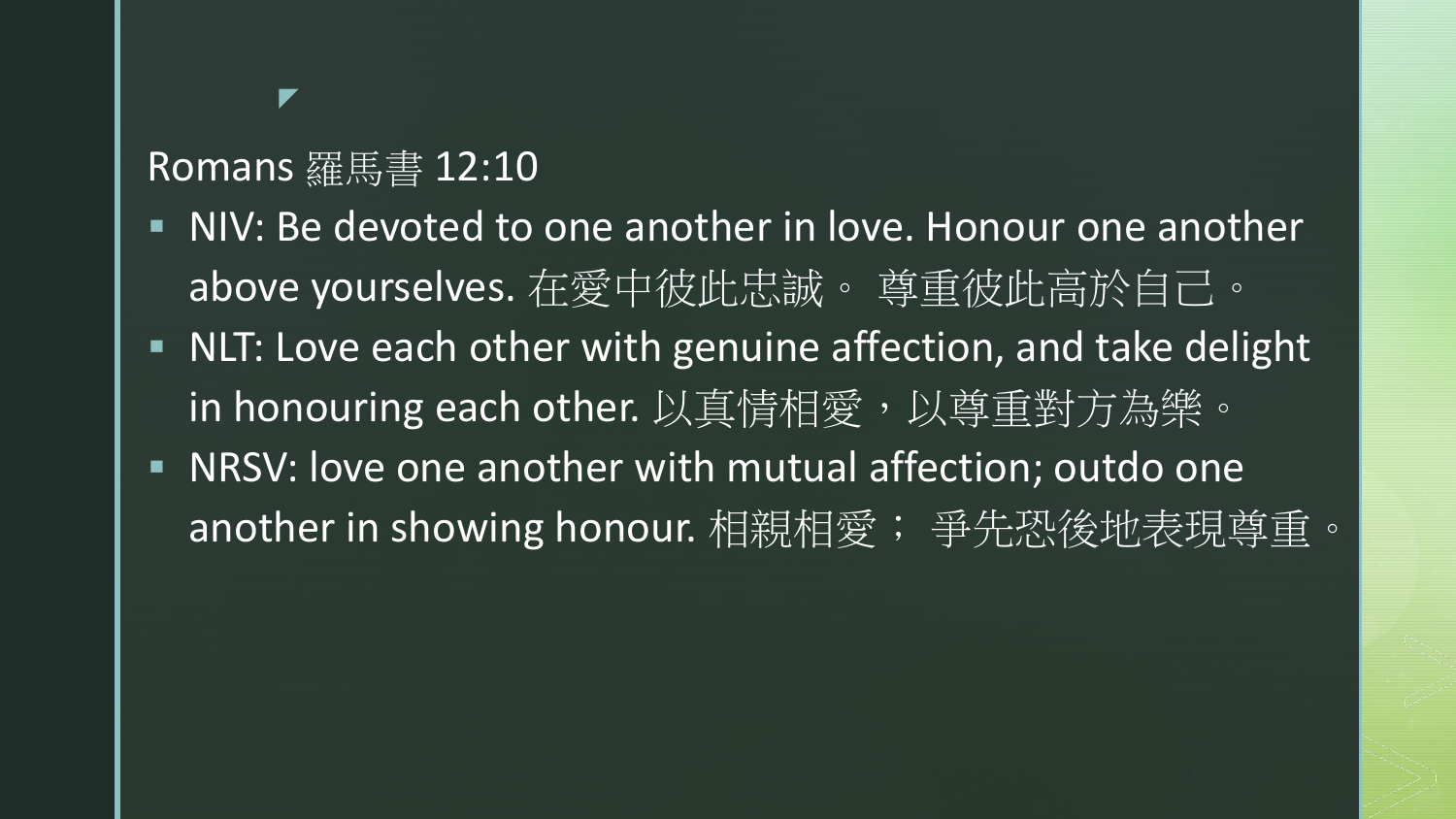### Background of the Book: 本書背景:

- Church was founded in AD 30 教會始建於公元 30 年
- 199% Jewish in AD33 95% Gentiles in AD60  $\triangle \overline{\pi}$  33  $\cong$  99% 的猶太人 – 公元 60 年 95% 的外邦人
- Church's Issues: Circumcision, Sabbath day, Food laws etc. 教會問題:割禮、安息日、食物律法等。
- Reasons written: Unity between Jews and Gentiles salvation is for all (Ch. 10); support raising 寫作理由:猶太人和 外邦人之間的團結——救恩是給所有人的(第10章);向教會籌款宣; 教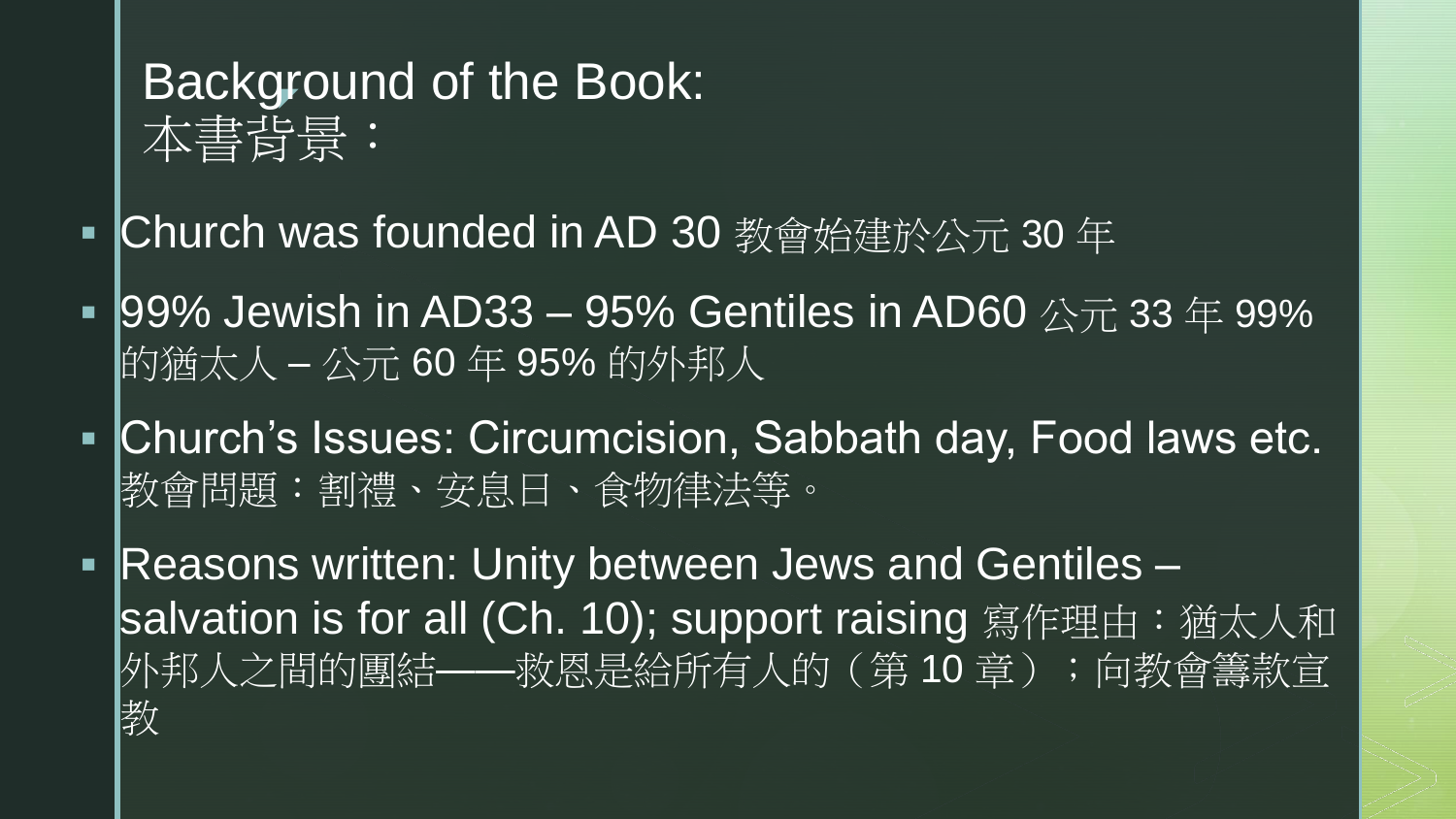## Jews' view of Gentiles 猶太人對外邦人的看法 • Seen as unclean for eating pork/blood (the spiritual unclean) 因吃豬肉/血而被視為不潔(屬靈上的不潔)

- Call them was "Dogs" for sexual sins and drunken behaviour 稱他們為"狗", 因為他們有性犯罪和醉酒行為
- Laughed at for idolatry 嘲笑偶像崇拜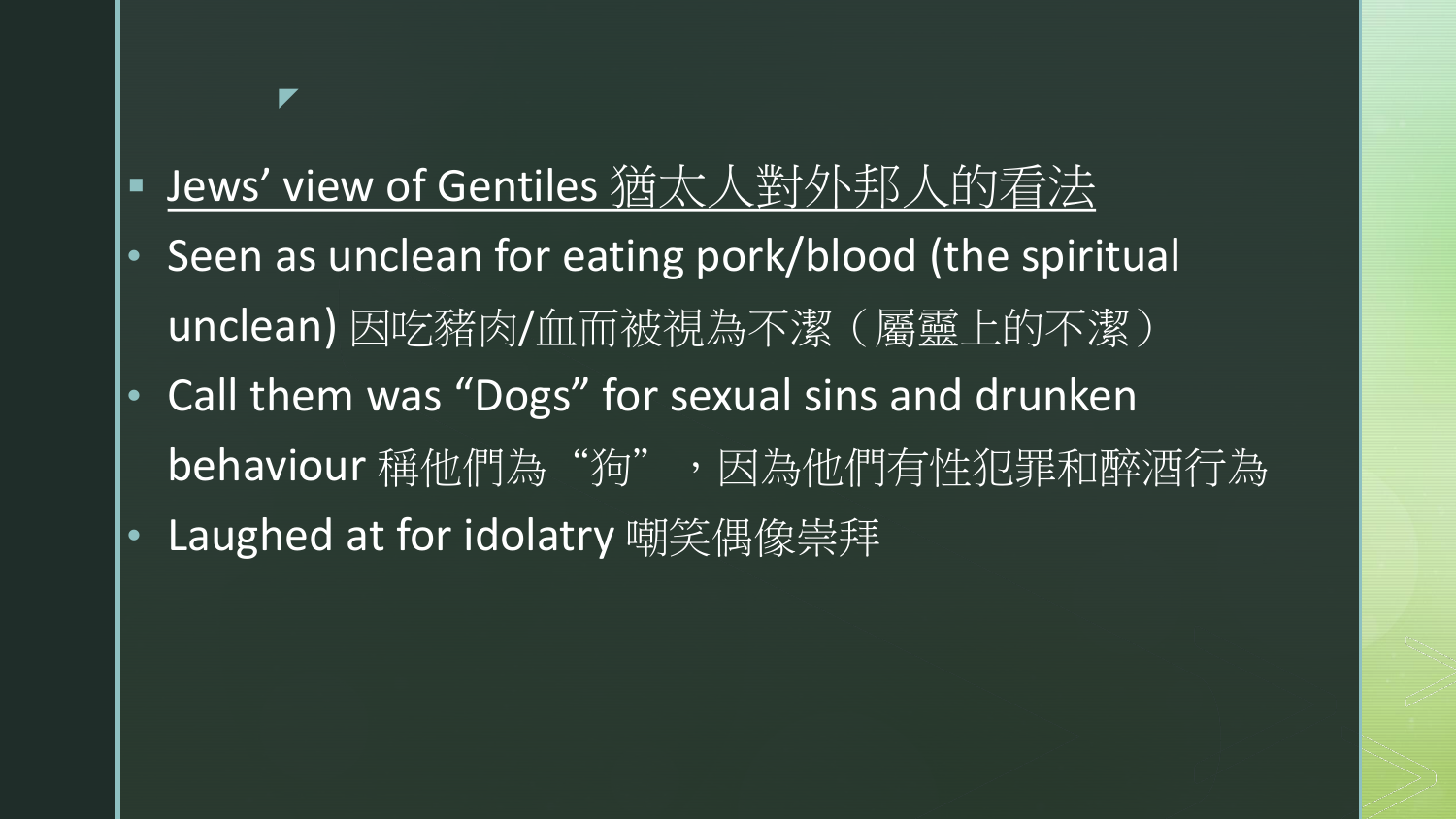#### Gentiles' view of Jews 外邦人對猶太人的看法

- Made fun of Jewish traditions: circumcision or food laws etc 取笑猶太傳統: 割禮; 食物律法等
- Hated for tax exemption 惱恨免稅

- Hated for military exemption 惱恨軍事豁免
- Hated for business success 惱恨商業成功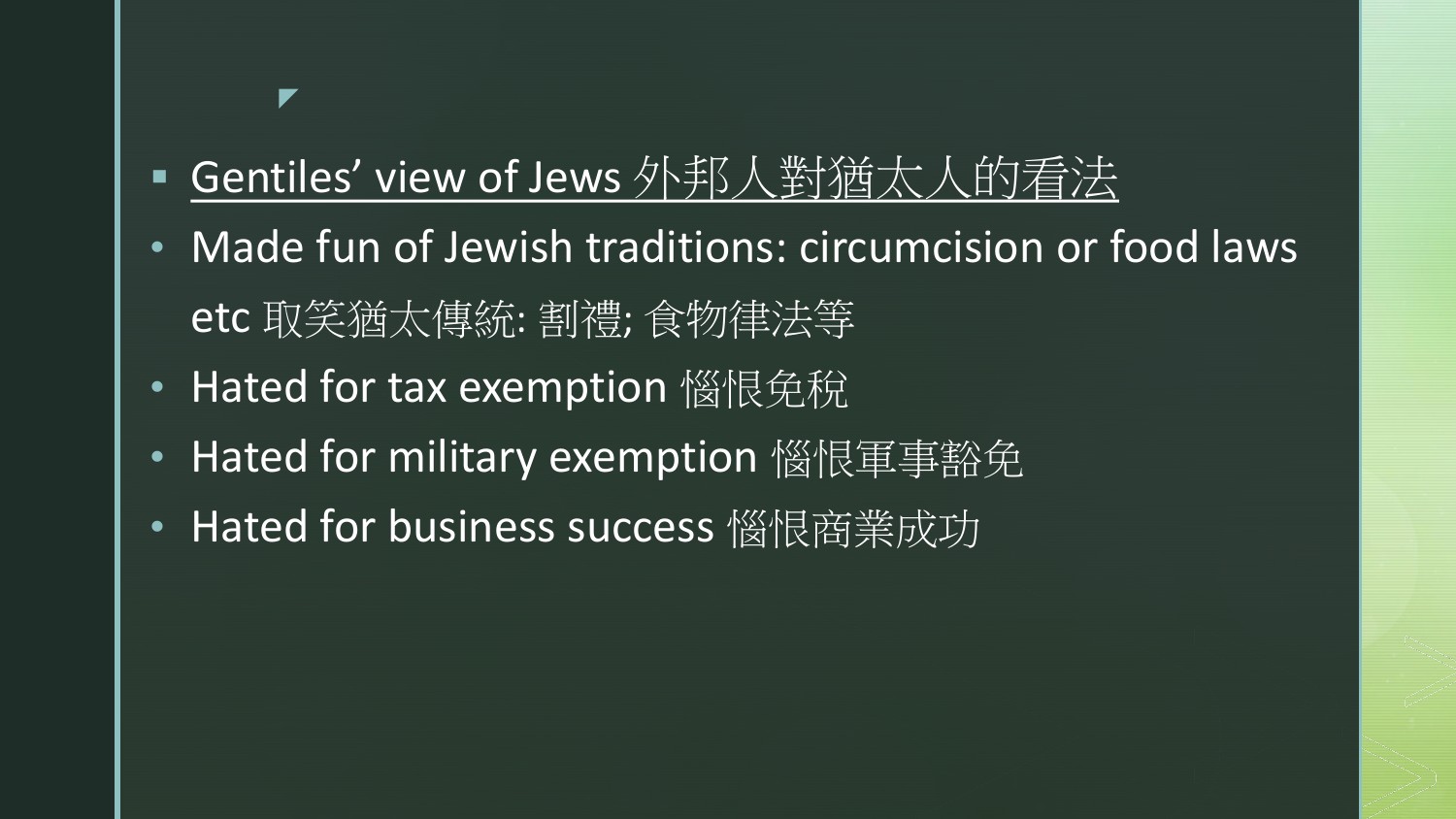# We are saved by FAITH! (Romans 10:9-10) 我們因信得救! (羅馬書 10:9-10)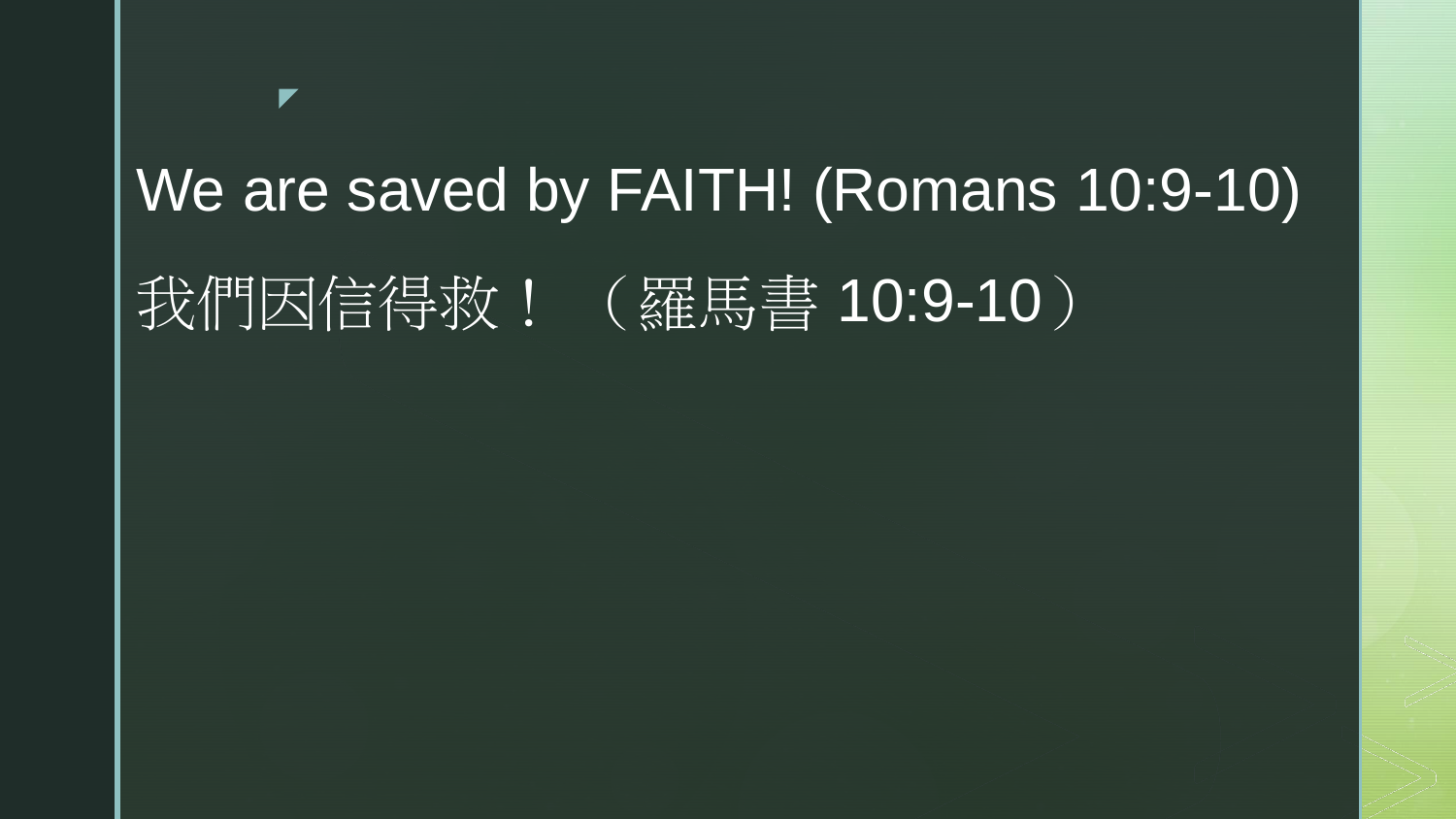#### The definition of Devote



 Verb - give all or most of one's time or resources to (a person or activity) 動詞 - 將一個人的全部或大部分 時間或資源給予(一個人或活動)

■ Adjective - Extremely loving and loyal 形容詞 – 極度 有愛和忠誠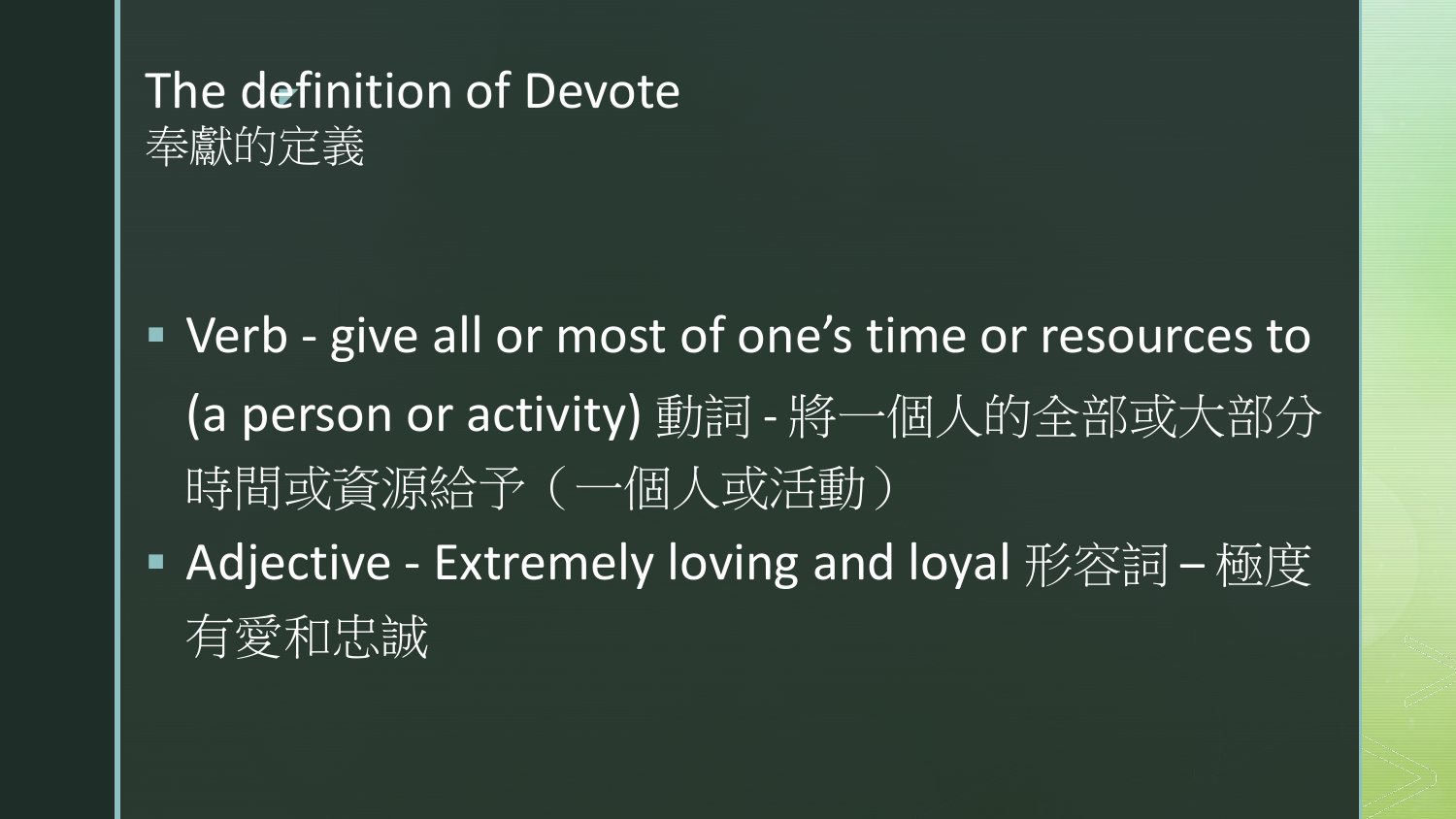#### z How to make cross-cultural friendships work? 如何建立跨文化友誼?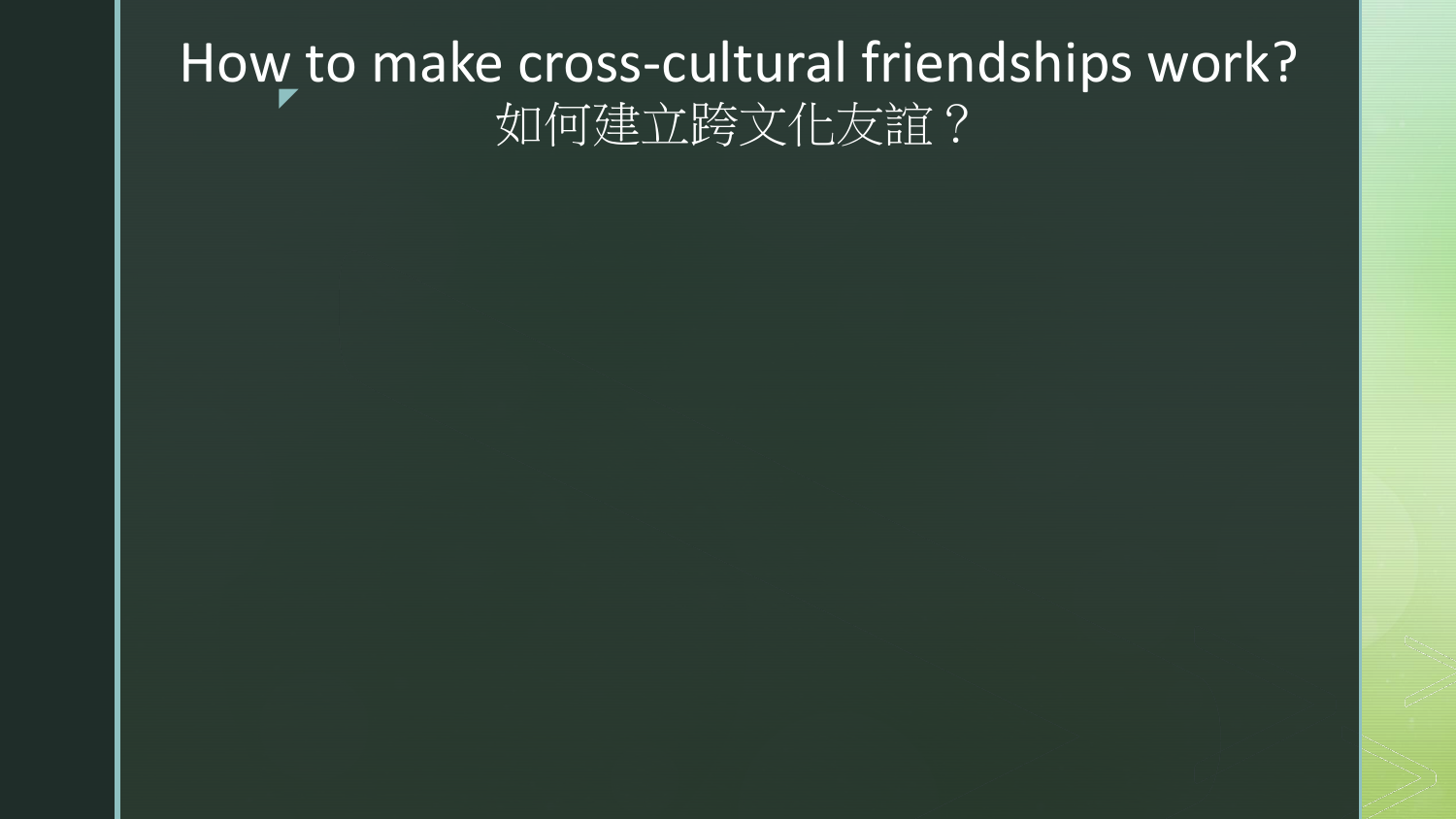**V** Knowing people's worldviews help us to avoid miscommunication. 了解人們的世界觀有助於我們避免誤解。

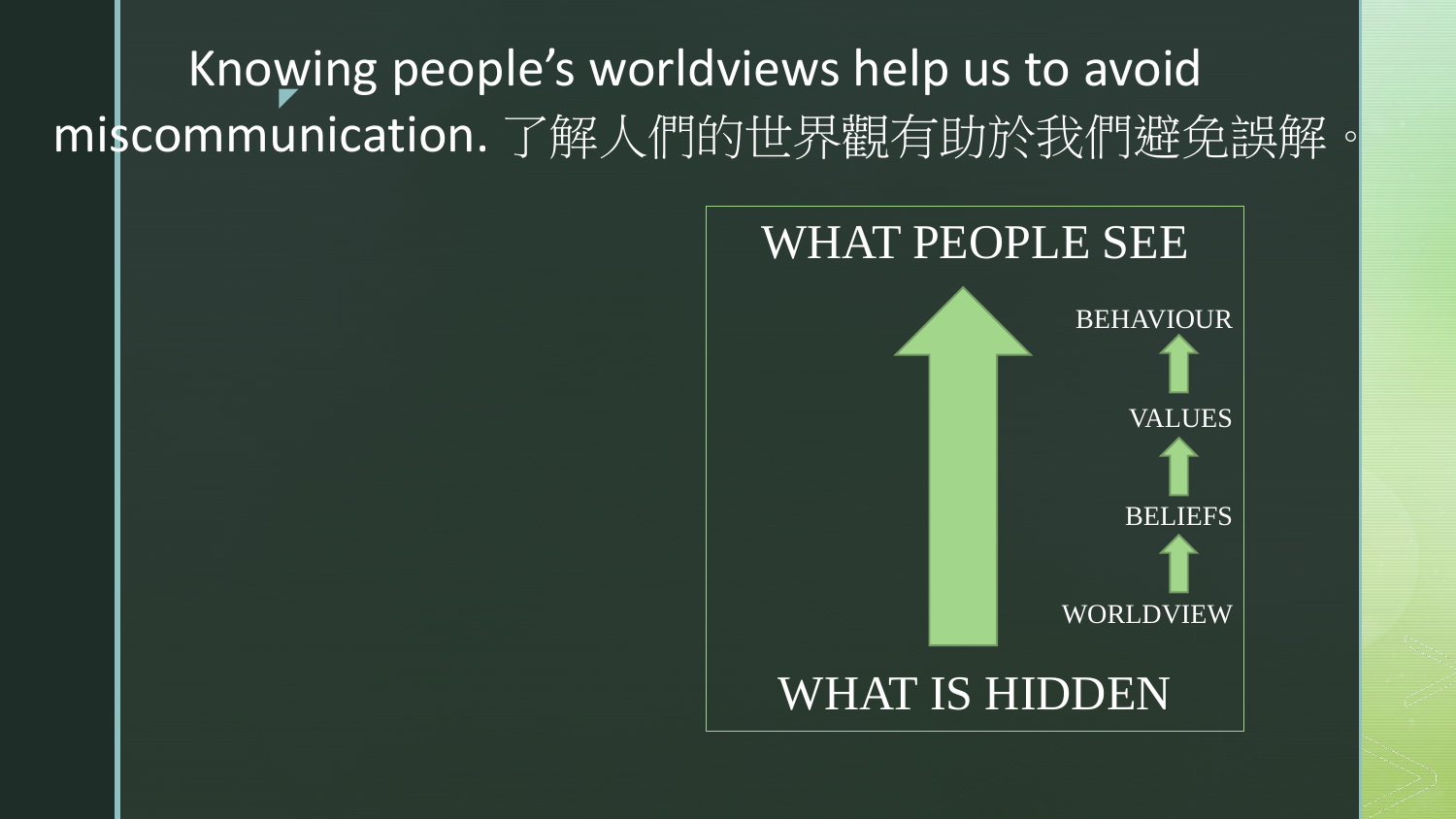### Application 應用

- Assumptions (Proverbs 18:2 A fool takes no pleasure in understanding, but only in expressing his opinion.)
- 假設 (箴言 18:2: 愚昧人不喜歡明白事理,只喜歡顯露自己的心 意。)
- Don't judge (Matthew 7:1 Judge not, that you be not judged) 不要論斷別人 (馬太福音 7:1 - 不要論斷別人, 免得你 們被論斷。 )